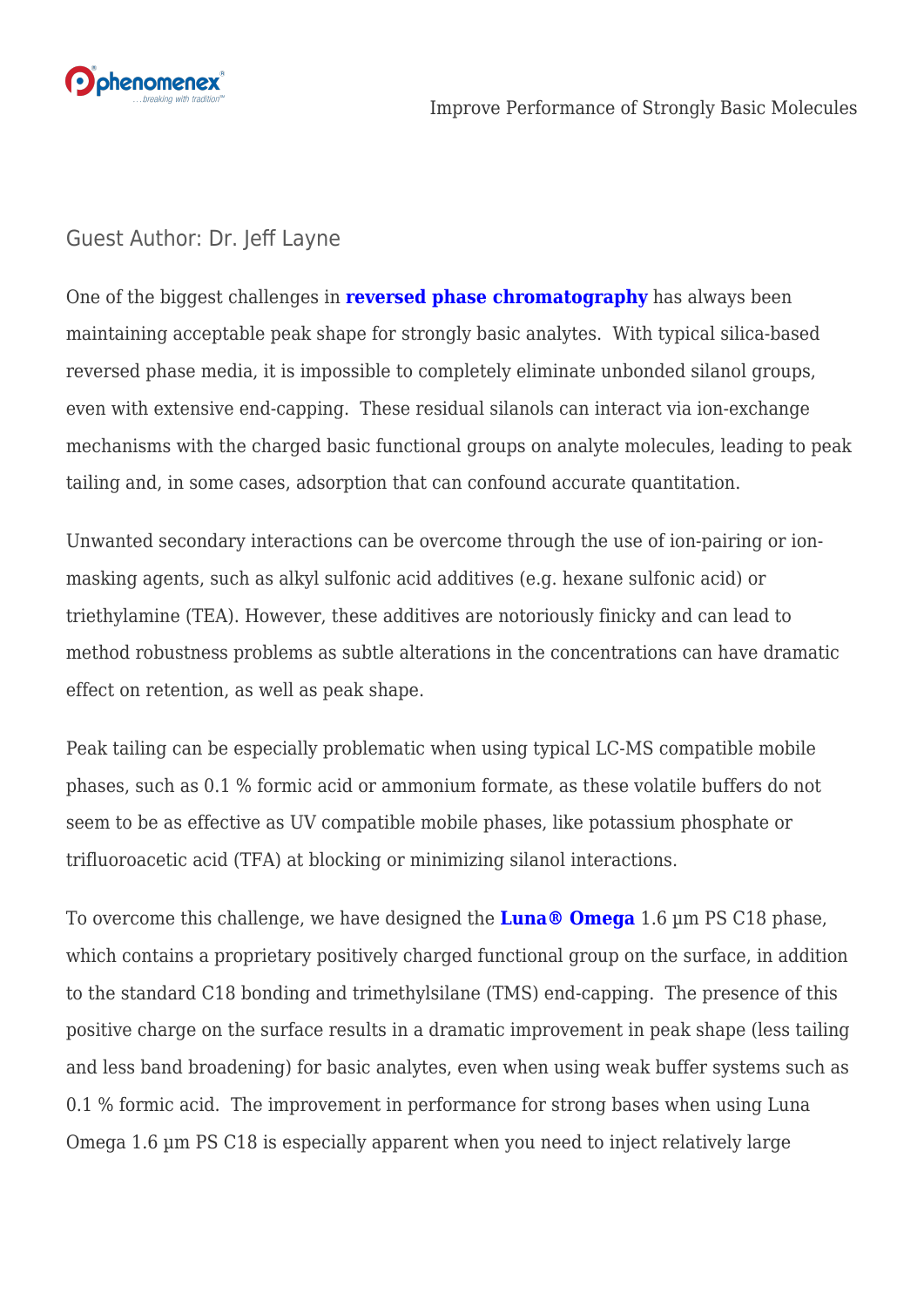

amounts of an API to quantify low-level impurities, such as the impurity profile of the basic antihistamine diphenhydramine (p*K*a ~8.98), shown in the figures below.

Using a simple LC-MS compatible mobile phase of 0.1 % formic acid in water and acetonitrile under a simple linear gradient, a hybrid particle C18 **[UHPLC column](http://ow.ly/hn0230eZG7r)** (Waters® ACQUITY® BEH 1.7 µm C18; **Figure 1**) displays an exceptionally broad peak for the diphenhydramine API peak. However, when analyzed using the **[Luna® Omega](http://ow.ly/BS1X30eZEEB)** [1](http://ow.ly/BS1X30eZEEB).6 µm PS C18 column under identical running conditions (**Figure 2**), you can see the vast improvement in peak width, allowing full visualization and separation of the late eluting impurities following the main API peak, and even exposing a  $3<sup>rd</sup>$  impurity not present on the Waters® ACQUITY® BEH 1.7 µm C18 column.

## **HPLC Conditions**

|                   | Column: As specified                                                                |     |
|-------------------|-------------------------------------------------------------------------------------|-----|
|                   | Dimension: $50 \times 2.1$ mm                                                       |     |
|                   | Mobile Phase: A: 0.1 % Formic acid in Water<br>B: 0.1 % Formic acid in Acetonitrile |     |
|                   | Gradient: Time (min)                                                                | % B |
|                   |                                                                                     | 5   |
|                   | 5                                                                                   | 95  |
|                   | Flow Rate: 0.5 mL/min                                                               |     |
| Temperature: 40°C |                                                                                     |     |
|                   | Detection: UV @ 254 nm                                                              |     |
|                   | Sample: 1. Diphenhydramine                                                          |     |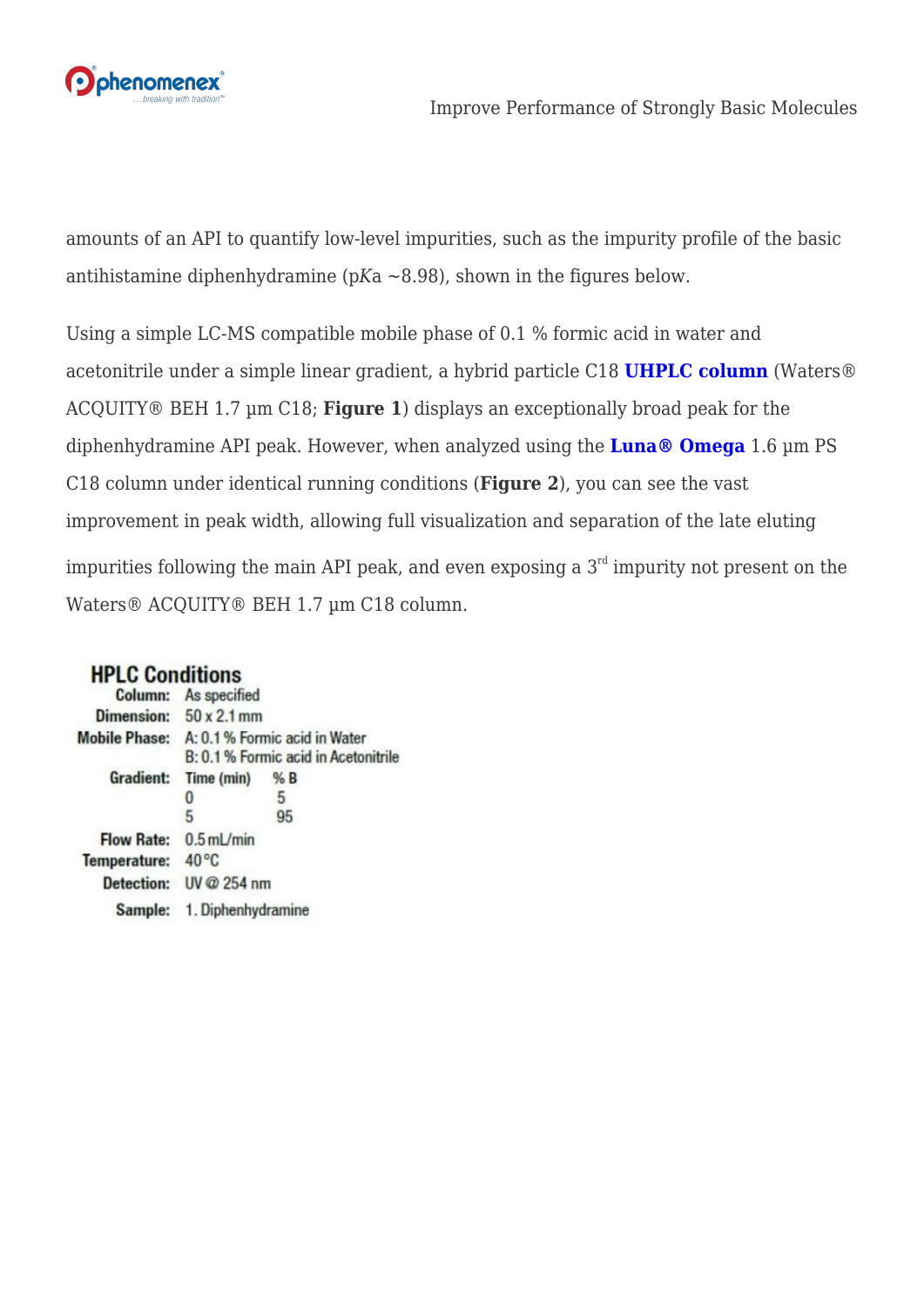



Figure 1. Waters® ACQUITY® BEH 1.7 µm C18

Phenomenex is not affiliated with Waters Corp. Comparative separations may not be representative of all applications.

Share with friends and coworkers:

- [Click to email a link to a friend \(Opens in new window\)](mailto:?subject=%5BShared%20Post%5D%20Improve%20Performance%20of%20Strongly%20Basic%20Molecules&body=https%3A%2F%2Fphenomenex.blog%2F2017%2F09%2F07%2Fimprove-performance-strongly-basic-molecules%2F&share=email)
- [Click to share on Twitter \(Opens in new window\)](https://phenomenex.blog/2017/09/07/improve-performance-strongly-basic-molecules/?share=twitter)
- [Click to share on Facebook \(Opens in new window\)](https://phenomenex.blog/2017/09/07/improve-performance-strongly-basic-molecules/?share=facebook)
- [Click to share on Pinterest \(Opens in new window\)](https://phenomenex.blog/2017/09/07/improve-performance-strongly-basic-molecules/?share=pinterest)
- [Click to share on LinkedIn \(Opens in new window\)](https://phenomenex.blog/2017/09/07/improve-performance-strongly-basic-molecules/?share=linkedin)